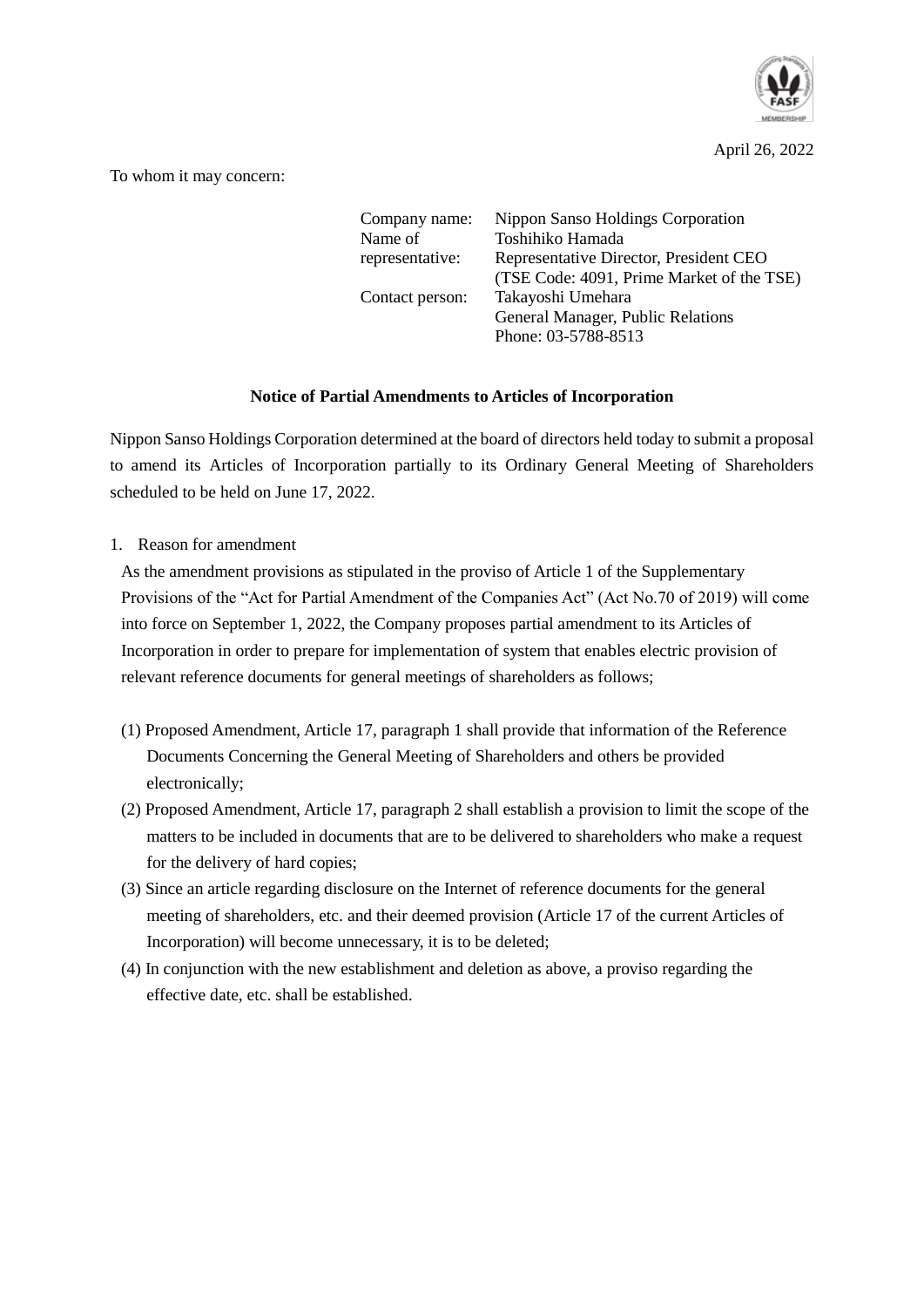## 2. Details of amendment

The current Articles of Incorporation and the proposed amendment are as listed below.

| ortions to be uniclided are underline            |
|--------------------------------------------------|
| Proposed amendment                               |
| Article 1 $\sim$ Article 16 (As per the current) |
|                                                  |
| (Deleted)                                        |
|                                                  |
|                                                  |
|                                                  |
|                                                  |
|                                                  |
|                                                  |
|                                                  |
|                                                  |
|                                                  |
|                                                  |
|                                                  |
|                                                  |
|                                                  |
|                                                  |
|                                                  |
| Article 17 (Measure for provision of             |
| information electronically)                      |
|                                                  |
| The Company shall electronically provide         |
| information contained in reference               |
| documents and other documents for the            |
| general meeting of shareholders in convening     |
| the general meeting of shareholders.             |
|                                                  |
| 2. Among information to be provided              |
| electronically, the Company reserves the         |
| right to exclude, in whole or in part, any or    |
| all of the information set forth by the          |
| Ordinance of the Ministry of Justice in the      |
| documents to be delivered to shareholders        |
| who have requested delivery of hardcopies of     |
| documents by the record date for voting          |
| rights.                                          |
|                                                  |

(Portions to be amended are underlined.)